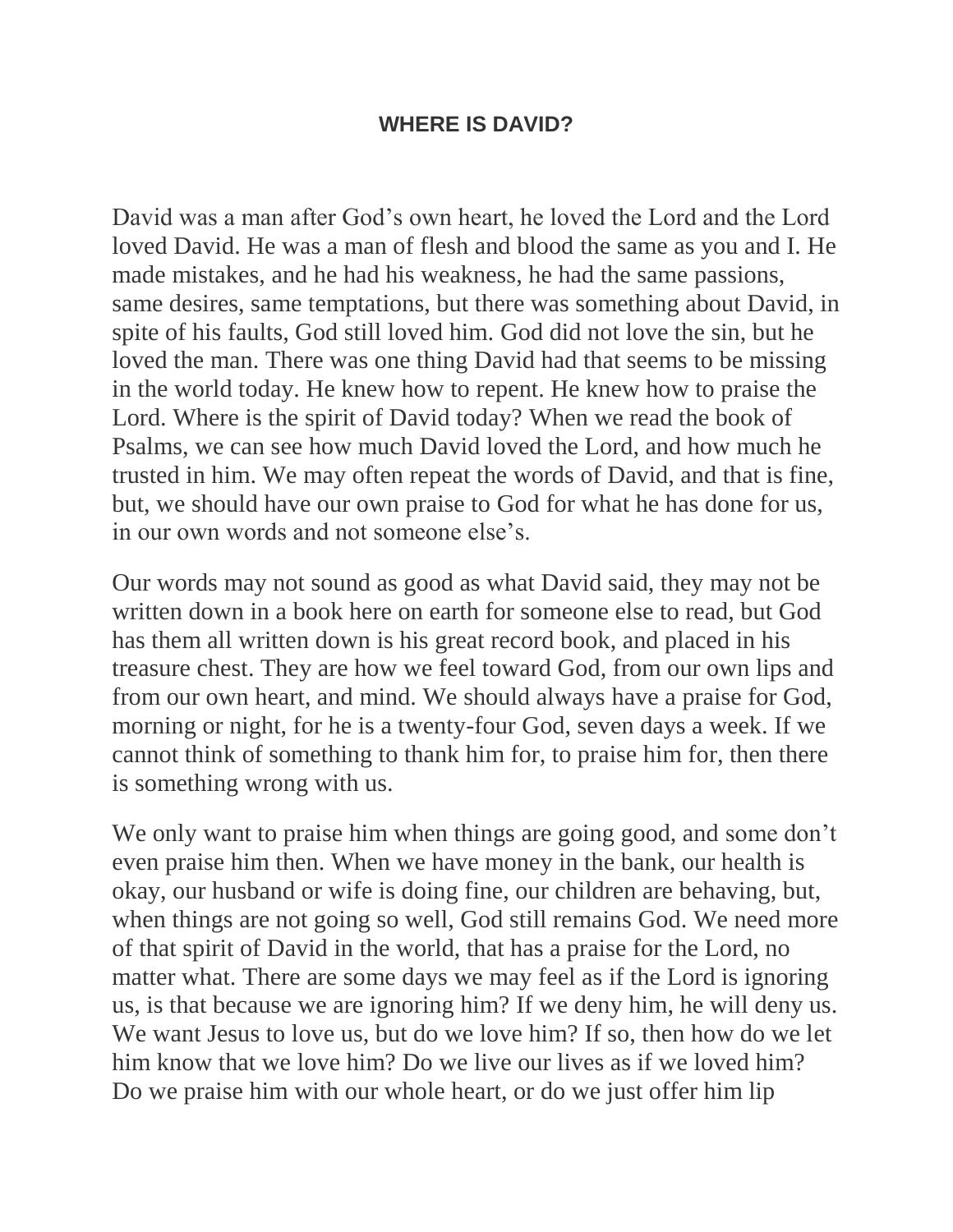service? Do we call upon his name, but do not the things he tells us? Jesus said, "If you love me, keep my commandments."

Do we praise him seven days a week, or only on Sunday, where people can see us? Has our free nation become Sunday only worshippers of the Lord? This nation has become a nation of Dignified Christians, too dignified, too proud, to kneel down upon their knees in prayer to the "KING OF KING, and LORD OF LORD'S." We need to recall to mind that Jesus was not too "Dignified" to be beaten, spit upon, slapped, humiliated, and shed his innocent blood on the Cross of Calvary and die for our sins. Not His, but yours and mine. Sinners, not worthy of one drop of his blood.

When the preacher says a prayer on Sunday morning, we just nod our head in agreement. It reminds me of two old red Roasters, setting on the fence at the break of dawn, one crowed loudly announcing the breaking of the dawn. The other was so lazy, he just nodded his head in agreement. We nod our head in agreement to what the preacher has to say, no matter what. We need to open our mouths and lift our hands in praise unto the Lord. Jesus said, "If ye be ashamed of me before men, I shall be ashamed of you before my Father." Are the people of this nation too proud, dignified, stubborn and rebellious, to lift up their hands and show the world they love the Lord Jesus. This is suppose to be a Christian nation, but they are taking everything away from the creator who created everything upon the face of this earth, including you and me. They have taken prayer out of our schools, and our children are running amuck. They have taken the ten commandments out, they are trying to convince the people that Jesus was not born of a virgin birth. They are telling the people you don't need to be baptized, there is no resurrection, and that Jesus didn't really die on the cross of Calvary, it was someone else in his place. How much longer do you think this is going to be a Christian nation? What is left for them to do, take "In God we trust" off of our currency as well.